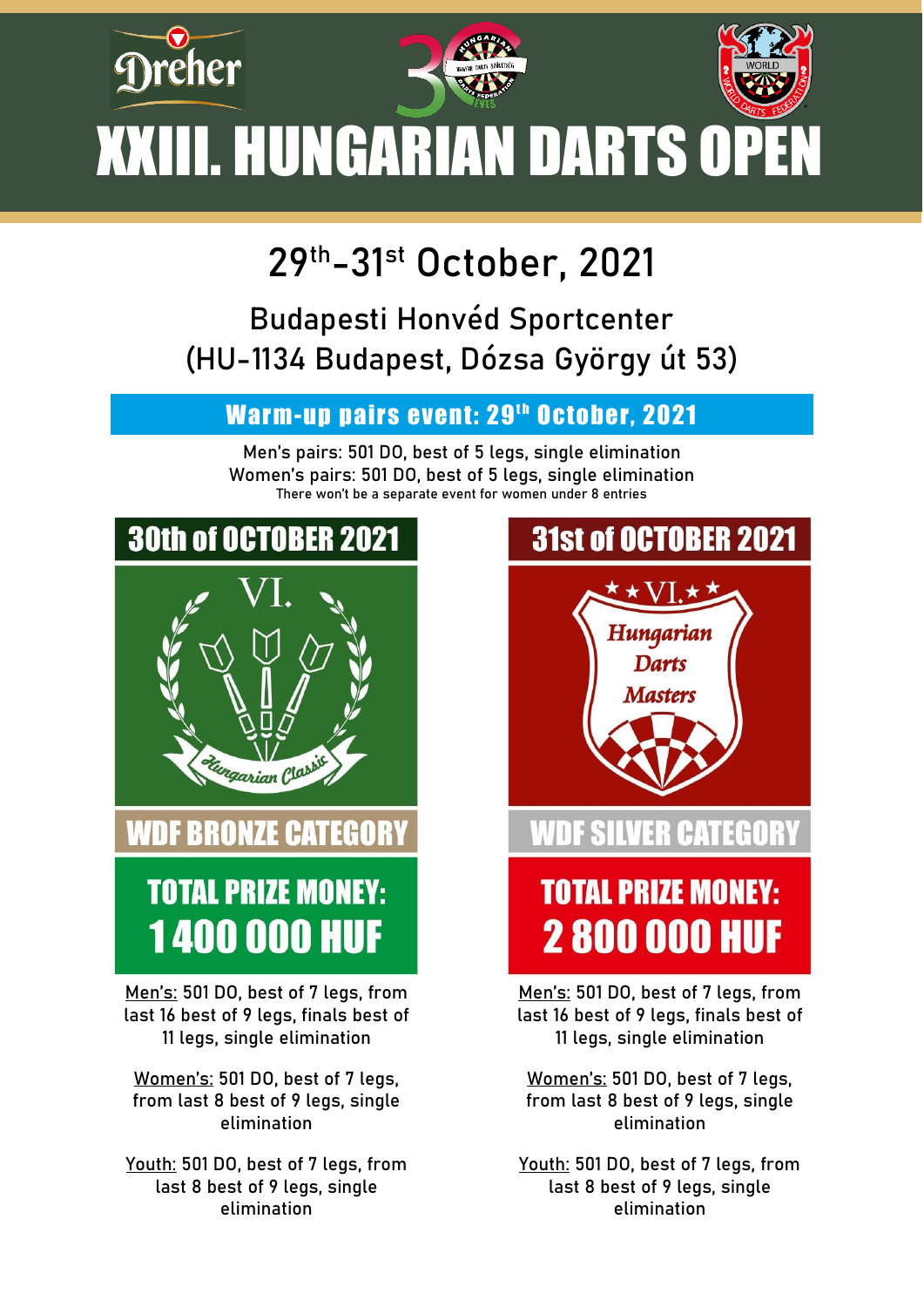#### **Entry and participation**

Entry deadline is 23:59 Tuesday, 26th October, 2021

Entry form: [https://adatbank.magyardarts.hu/hungarianopen/entry\\_form/](https://adatbank.magyardarts.hu/hungarianopen/entry_form/)

Entry fees

warm-up pairs: 6000 HUF/pairs men's and women's singles: 7000 HUF/person youth singles: 1700 HUF/person

Entry fees paid by the singles includes a player levy, which amount will be transferred to WDF and will be spent on a campaign to help darts to be part of the Olympics Games.

Entry fees need to be paid at the venue in HUF during registration before the event.

Warm-up pairs is an open tournament, amature and hobby players are welcome to participate.

Hungarian Classic and Masters events require players to be signed with a WDF member organisation.

#### **Schedule**

Participants can find event draws at [https://adatbank.magyardarts.hu](https://adatbank.magyardarts.hu/) and on information sheets at the venue.

> Warm-up pairs – Friday, 29th October, 2021 Arrival from 15:30 Registration till 16:30 Start at 17:00

Hungarian Classic – Saturday, 30th October, 2021 Arrival from 08:00 Registration till 09:30 Men's event start: 10:00 Women's event start: 11:30 Youth events start: 13:00 Center stage matches from approx. 17:00 (in order of men's semi-finals, girls' finals, boys' finals, women's finals, men's finals)

Closing ceremony from approx. 21:00

Hungarian Masters – Sunday, 31st October 2021 Arrival from 08:00 Registration till 09:30 Men's event start: 10:00 Women's event start: 11:30 Youth events start: 13:00 Center stage matches from approx. 17:00 (in order of men's semi-finals, girls' finals, boys' finals, women's finals, men's finals)

Closing ceremony from approx. 21:00